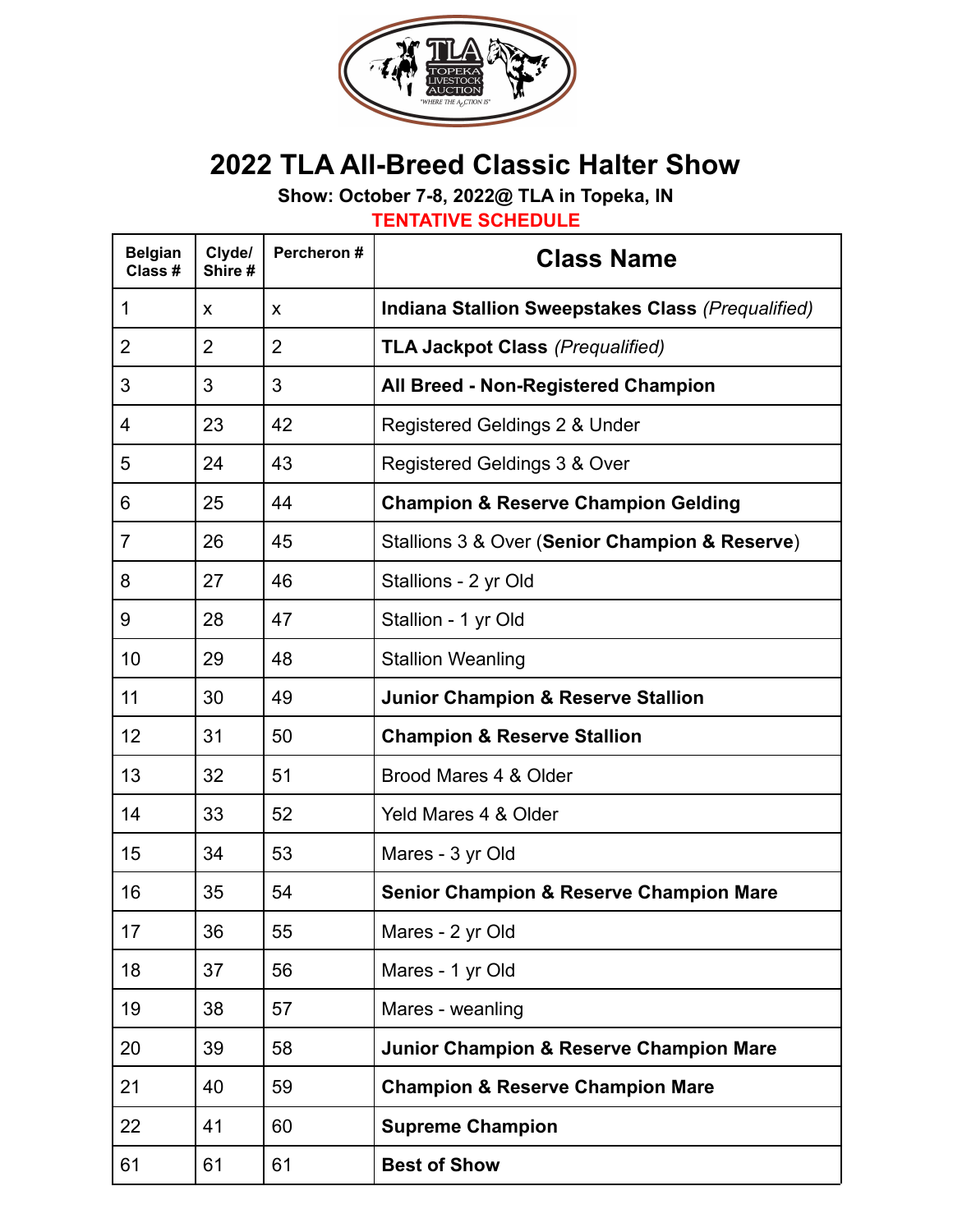## **TLA All-Breed Classic Halter Show Entry Form**

| <b>EXHIBITOR'S NAME</b>     |  |
|-----------------------------|--|
| <b>ADDRESS</b>              |  |
| <b>PHONE NUMBER</b>         |  |
| <b>EMAIL</b>                |  |
| <b>PREMIUM PAYABLE TO</b>   |  |
| <b>TRAINER/STALLED NEAR</b> |  |

| Class # | <b>Registered Name of Horse</b> | Date of Birth | Sex | <b>Registration Number</b> |
|---------|---------------------------------|---------------|-----|----------------------------|
|         | 1.                              |               |     |                            |
|         | 2.                              |               |     |                            |
|         | 3.                              |               |     |                            |
|         | 4.                              |               |     |                            |
|         | 5.                              |               |     |                            |
|         | 6.                              |               |     |                            |
|         | 7.                              |               |     |                            |
|         | 8.                              |               |     |                            |

| <b>Group Classes</b> | <b>Exhibitor's Name</b> | <b>Breed</b><br>(one only) |
|----------------------|-------------------------|----------------------------|
| Get of Sire          |                         |                            |
| Produce of Dam       |                         |                            |
| Stallion & 3 Mares   |                         |                            |

| <b>Youth Classes</b> | <b>Youth Exhibitor's Name</b> | Date of<br><b>Birth</b> | <b>Breed</b><br>(one only) |
|----------------------|-------------------------------|-------------------------|----------------------------|
| Showmanship 10-13    |                               |                         |                            |
| Showmanship 14-18    |                               |                         |                            |
| Decorating 10-13     |                               |                         |                            |
| Decorating 14-18     |                               |                         |                            |
| Judging 10-13        |                               |                         |                            |
| Judging 14-18        |                               |                         |                            |